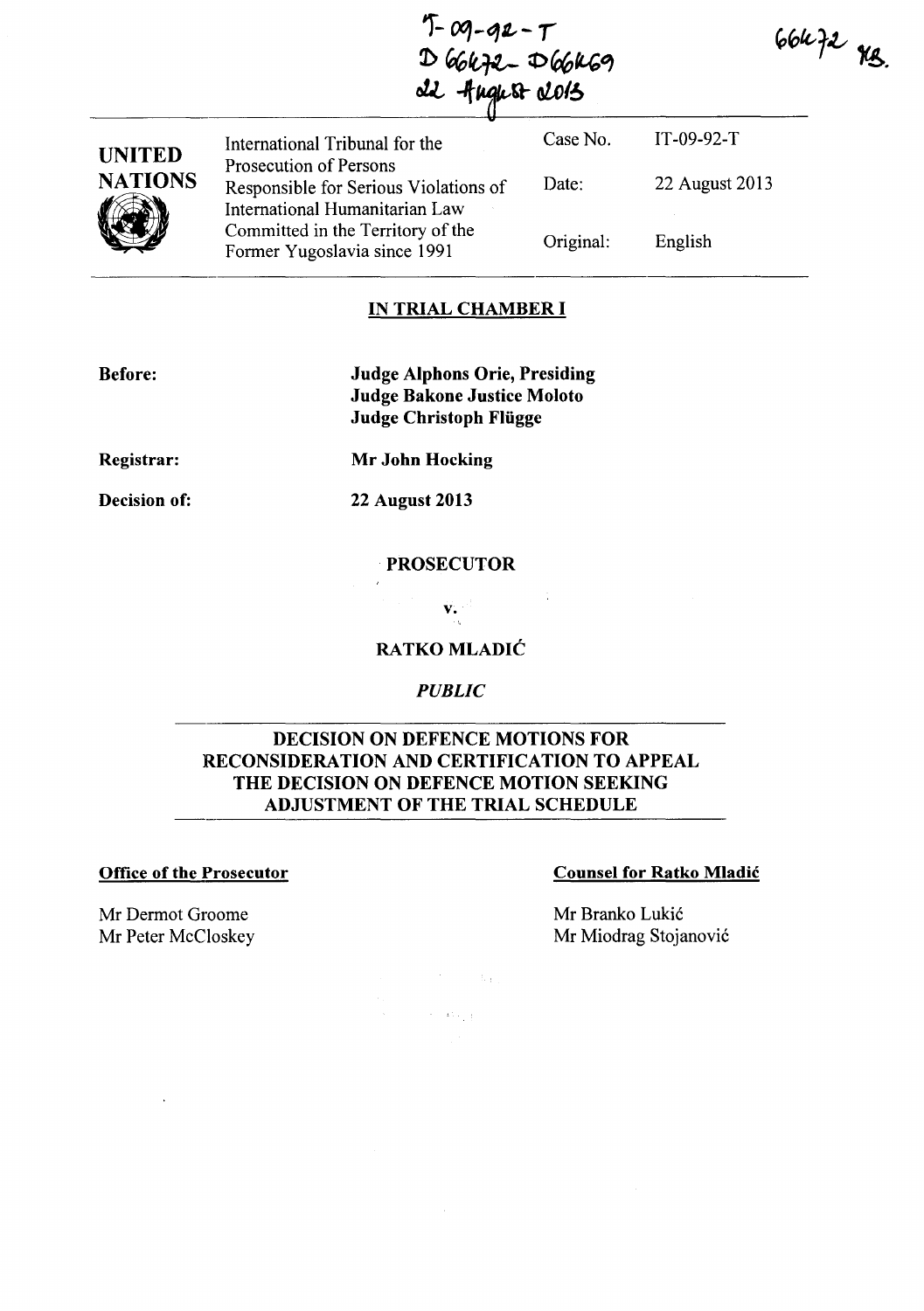# **I. PROCEDURAL HISTORY AND SUBMISSIONS OF THE PARTIES**

1. On 19 July 2013, the Defence filed a motion for certification to appeal the Decision on Second Defence Motion Seeking Adjustment of the Trial Sitting Schedule Due to the Health Concerns of the Accused ("Motion" and "Impugned Decision" respectively).! The Defence submits that certification to appeal is warranted pursuant to Rule  $73 \times (B)$  of the Tribunal's Rules of Procedure and Evidence ("Rules") because of the following: "1) the lack of analysis in the Chamber's Medical Speculation; 2) The process of delay and avoidance of issuing a decision by the Chamber analysis [sic] of the decision to deny a independent medical examination; and 3) the lack of analysis of the decision that the conclusions of the MO is [sic] subjective rather than objective".<sup>2</sup> On 25 July 2013, citing an increase in the fatigue of the Accused as a result of sitting five days per week, the Defence made an oral request for reconsideration of the Impugned Decision.<sup>3</sup> The Chamber then invited the Defence to make its request for reconsideration in a written motion.<sup>4</sup>

2. On 26 July 2013, the Prosecution stated that it would take no position on the Motion.<sup>5</sup>

## **II. APPLICABLE LAW**

3. Pursuant to Rule 73 (8) of the Rules, a Trial Chamber may grant certification of an interlocutory appeal if the impugned decision involves an issue that would significantly affect the fair and expeditious conduct of the proceedings or the outcome of the trial and for which, in the opinion of a Trial Chamber, an immediate resolution by the Appeals Chamber may materially advance the proceedings. The purpose of a request for certification to appeal is not to show that an impugned decision is incorrectly reasoned, but rather to demonstrate that the two cumulative conditions set out in Rule 73  $(B)$  have been met.<sup>6</sup>

 $\bar{1}$ Defence Motion for Certification to Appeal the Decision on Second Defence Motion Seeking Adjustment of the Trial Sitting Schedule Due to the Health Concerns of the Accused, 19 July 2013; Decision on Second Defence Motion Seeking Adjustment of the Trial Sitting Schedule Due to the Health Concerns of the Accused, 12 July 2013.

 $\overline{2}$ Motion, paras l, 7-11.

 $\overline{\mathbf{3}}$ T. 15118-15119.

 $\overline{4}$ T. 15146-15147.

 $\mathfrak{s}$ T. 15182.

 $\ddot{\mathbf{6}}$ Decision on the Defence Motion for Certification to Appeal the Decision on Submissions Relative to the Proposed "EDS" Method of Disclosure, 13 August 2012, para. 3.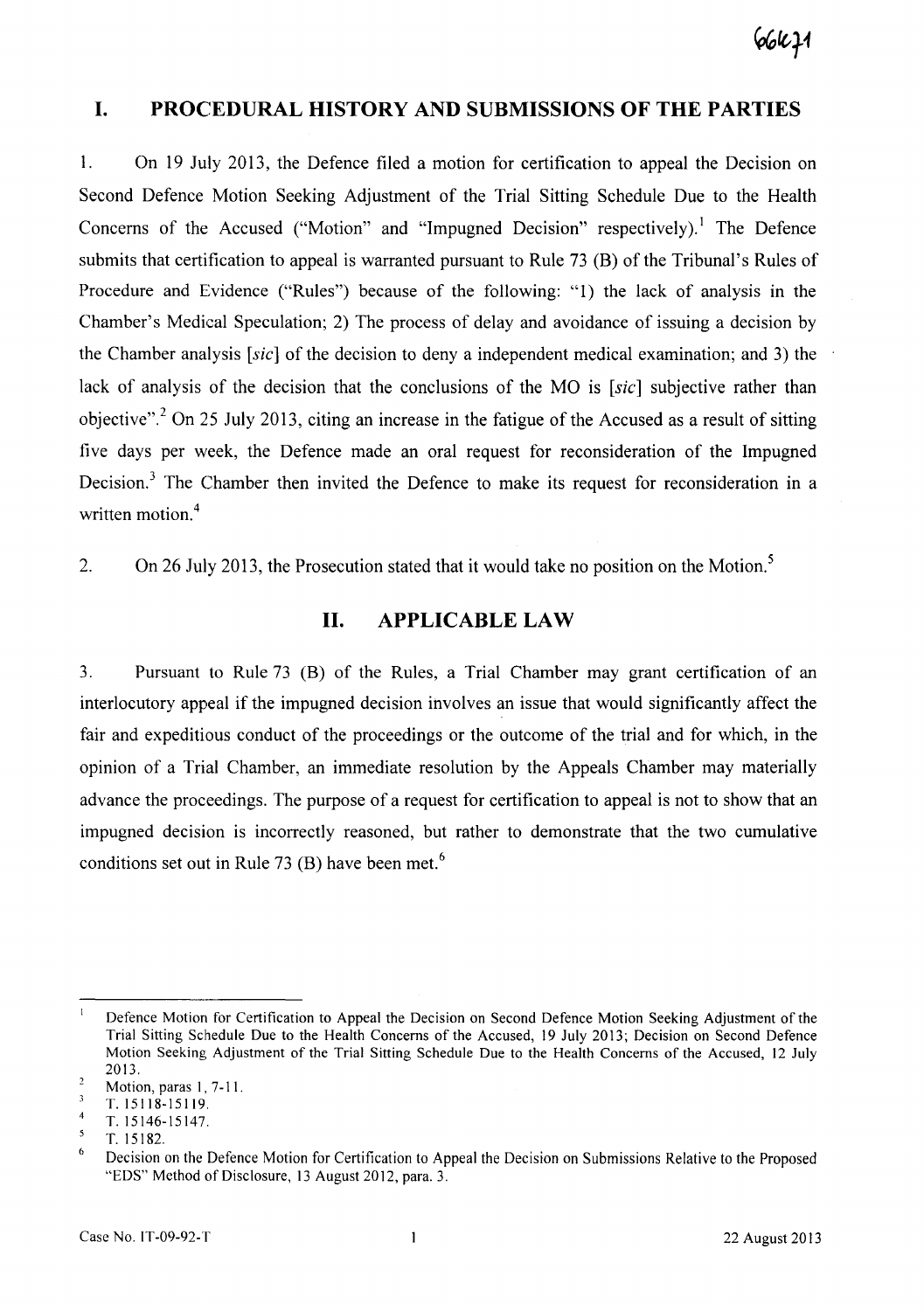(dokz!

## **III. DISCUSSION**

4. As a preliminary matter, and as it has done in previous decisions, the Chamber again notes that the Defence, although having correctly set out the applicable law in the abstract, nevertheless incorrectly premises its arguments for certification to appeal on alleged judicial errors.<sup>7</sup> The Chamber reminds the Defence that the appropriate forum for arguments concerning judicial errors is the appeal itself, not the request for certification to appeal. Accordingly, the parts of the Motion concerned with alleged judicial errors will not be further considered. The Chamber will nonetheless analyse whether the issue of the Accused's health concerns vis-a-vis the trial sitting schedule meets the requirements of Rule 73 (B) of the Rules.

5. **In** relation to the first prong of Rule 73 (B) of the Rules, the Chamber considers the effect of sitting five rather than four days per week on the overall length of the trial as well as the potential impact on the Accused's rights to adequate time and facilities for the preparation of his defence and to be tried in his presence as set forth in Article 21 (4) (b) and (d) of the Tribunal's Statute. The Chamber is satisfied that the issue of the trial scheduling would significantly affect the fair and expeditious conduct of the proceedings. Accordingly, the first prong of the test under Rule 73 (B) has been met.

6. **In** relation to the second prong of Rule 73 (B) of the Rules, the Chamber considers that a review of the factors and standards as applied by the Chamber in the Impugned Decision may guide it in future scheduling issues and allow the Chamber to adjust the trial schedule, if and to the extent necessary, if the Appeals Chamber would find that errors of law or fact underlie the Impugned Decision and may thus materially advance the proceedings. Accordingly, the second prong of the test under Rule 73 (B) has been met.

7. Lastly, with regard to the Defence's oral request for reconsideration, the Chamber notes that the Defence did not make written submissions on the matter as requested. The Chamber, therefore, denies without prejudice the request for reconsideration.

 $\overline{7}$ *See Ibid., para. 4; Motion, paras 1, 7-11.*